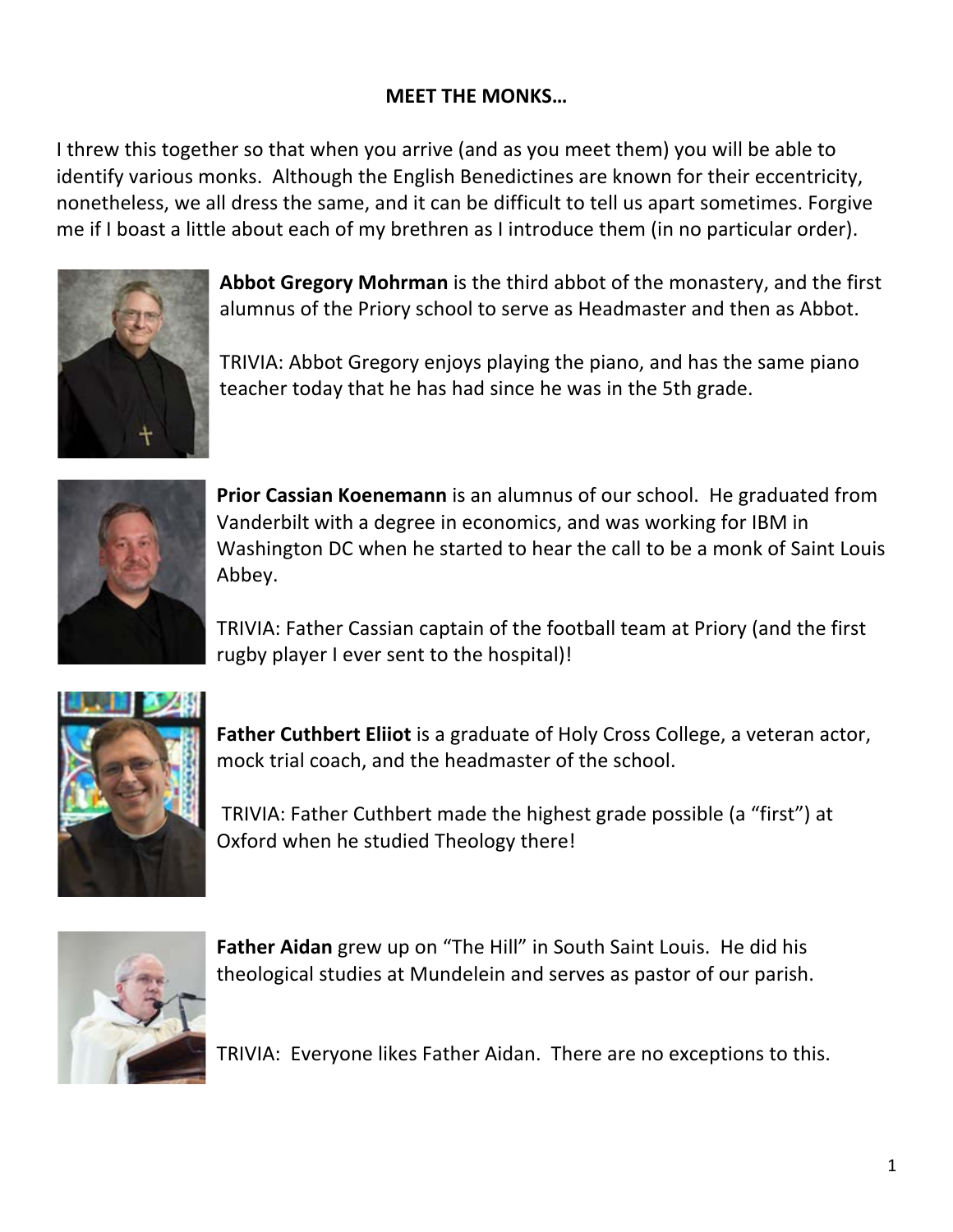

**Father Augustine** is the author of three books and our Director of Vocations. He has degrees from Rice University, Oxford University, and Middlebury College.

TRVIA: Father Augustine was a surfer and a professional juggler!



**Father Andrew** is a polymath autodidact. You won't know what that is, but he will. A graduate of Saint Louis University, he reads everything and anythig he can get his hands on.

TRIVIA: Father Andrew is the infermarian, caring for the needs of the oldest in the monastery.



**Father Athanasius Soto** studied economics at UCLA. He was working as a government auditor when he discovered his call to be a monk.

TRIVIA: Father Athanasius used to weigh 300 pounds! Now he does handstand push-ups!



**Brother Mark Kammerer** is one of the most accomplished artists in our community. For many years, he taught photography in our school.

TRIVIA: Brother Mark has had every job you can think of, from Marine medic to jewel-cutter, to whiskey brewer!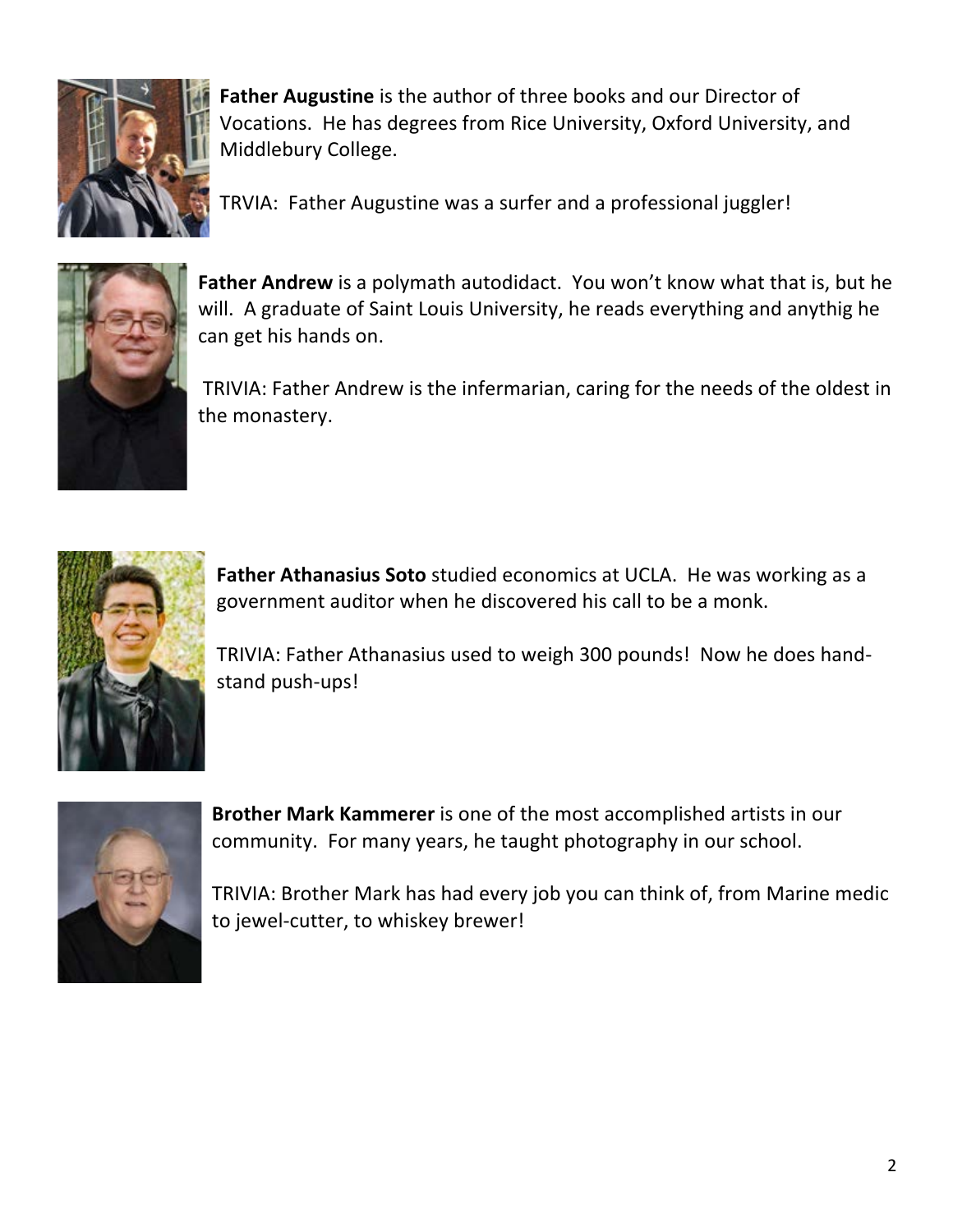

**Father Franci**s is the abbey kitchenmaster and works part-time in the parish.

TRIVIA: Father Francis speaks fluent Japanese!



**Brother Hugh** made his solemn profession last January and works as the librarian in our school. He is a convert to Catholicism, an avid linguist, and a book-binder.

TIVIA: Before becoming a monk, Brother Hugh taught himself Korean- then moved to Korea for a year!



**Father Gerard** entered Saint Louis Abbey in 1980 with no thoughts of becoming a priest. Nonetheless, he hsa served as a teacher, pastor of our parish, and prior of the monastery.

TRIVIA: Father Gerard was friends with Dorothy Day!



**Abbot Thomas** was the first American abbot of Saint Louis Abbey. After graduating from Harvard, he went to Oxford and was converted to Catholicism by Elizbeth Anscomb. He then taught Philosophy at Notre Dame before becoming a monk.

TRIVIA: Abbot Thomas was the world's first disabled Rhodes Scholar!



**Father Dominic** is a Theology teacher in our school, and the Director of Formation for the Abbey.

TRIVIA: He is the first man to be ordained a priest and the first man to profess religious vows from his home parish in Troy Missouri!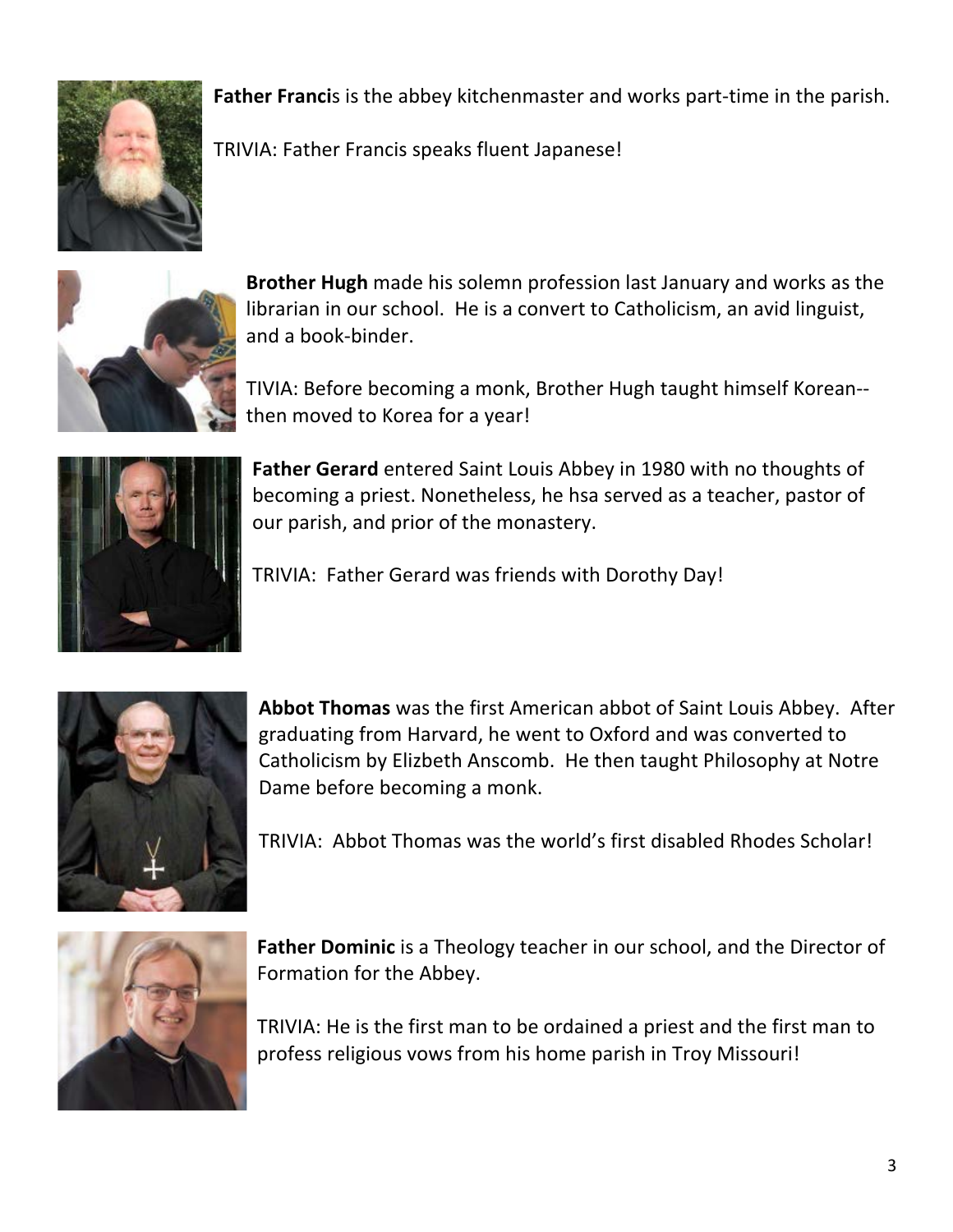

**Father Lawrence** is an organist, scripture scholar and the abbot's secretary. For many years, he taught English in our school, then Hebrew and Old Testament at Kenrick Seminary. He is the second American vocation to persevere at the abbey and the author of *Praying the Psalms in Christ (*Notre Dame Press*)*

TRIVIA: Father Lawrence in addition to his expertise in Hebrew, Father Lawrence is also adept at Latin and Greek, and speaks fluent French and German!



Born in Dublin, **Father Finbarr** is Irish in every imaginable way. He served as one of our first headmasters, and as a teacher of Math, French, and Theology. A natural contrarian, you can expect that anything you say to him will be contradicted in the most charming and baffling way.

TRIVIA: Father Finbarr captained the top high school rugby team in Ireland!



**Father Ralph** was born in England in 1938 and spent two years in the British Army with the elite "Sherwood Foresters" before becoming a monk at Ampleforth Abbey. After graduating from Oxford, he spent four years studying theology at Fribourg in Switzerland. He has served in the school, the parish, and as novicemaster and director of vocations for the abbey.

TRIVIA: Father Ralph has published seven books of poetry—and once taught himself Italian using only a copy of Dante's Divine Comedy and an Italian/English Dictionary.



**Father Linus** is officially the smartest monk at the abbey. He earned his PhD in Physics from Princeton and teaches seven science classes in the school. In 2019, he won the University of Chicago Outstanding Educator Award.

TRIVIA: Father Linus is an avid rock-climber and cross-country runner!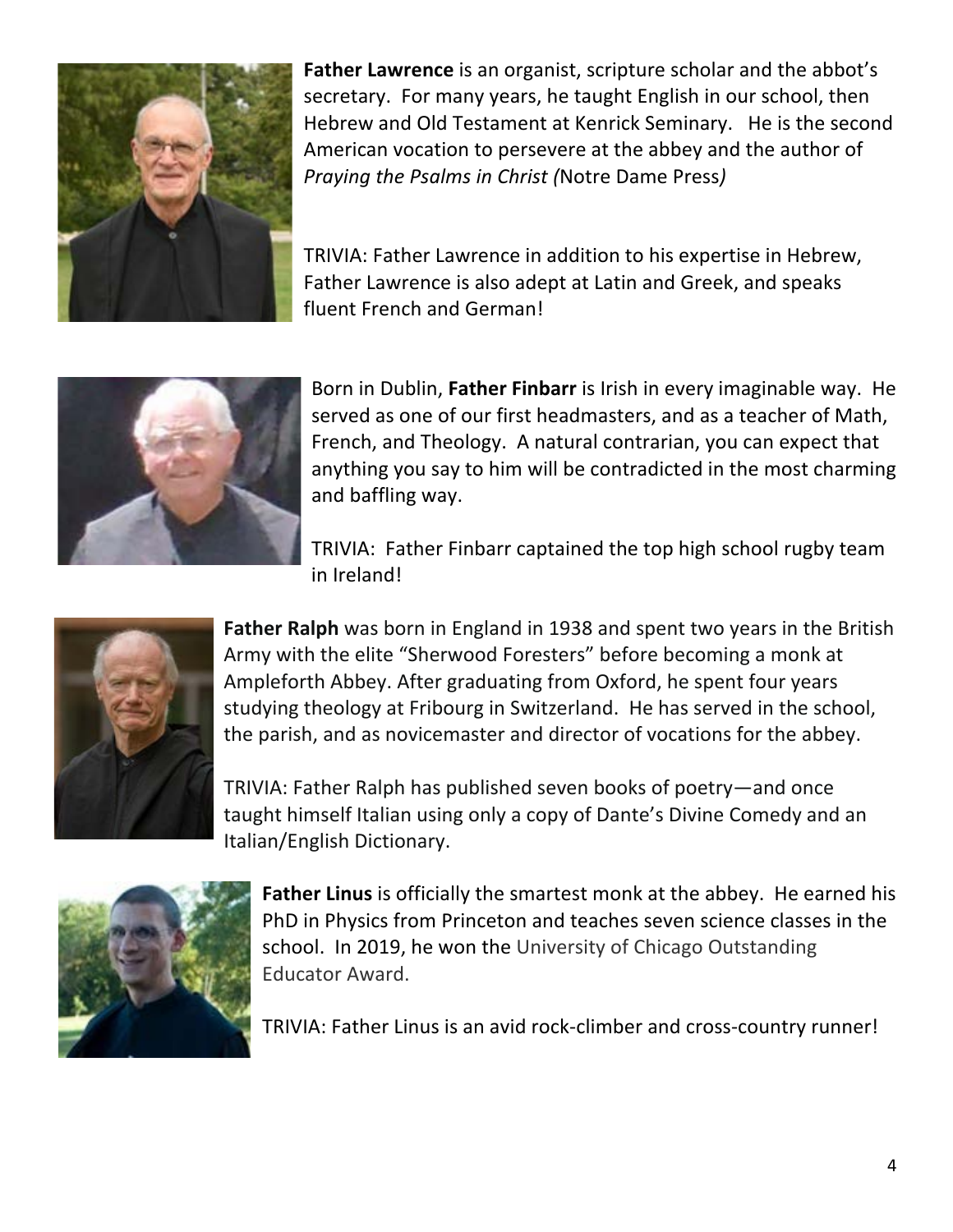

**Father Benedict** may look like he's fifty years old, but he's really eightyeight! The first American vocation to persevere at the abbey, he has taught in the school, coached, and served in the parish.

TRIVIA: Father Benedict recently learned Spanish so he could travel to Chile, where he works with the Manquehue Apostolic Movement.



**Brother Symeon** is a quiet man of prayer. He is a stained glass craftsman and taught in the Fine Arts Department of our school for 25 years, followed by eight years as a monastic hermit. He is currently retired.

TRIVIA: Under his tutelage, Priory students constructed two two-story stained glass windows for the high school, one of which is an accurate, scale reproduction of the Jesse Tree window from Chartre Cathedral!



**Brother Philip** is a choir oblate, meaning that he renews his vows yearly. He is our chief liturgist, and is responsible for all of our pamphlets, booklets, and liturgical aids.

TRIVIA: Brother Philip knows just about everything there is to know about Gregorian Chant. Go ahead! Test him!